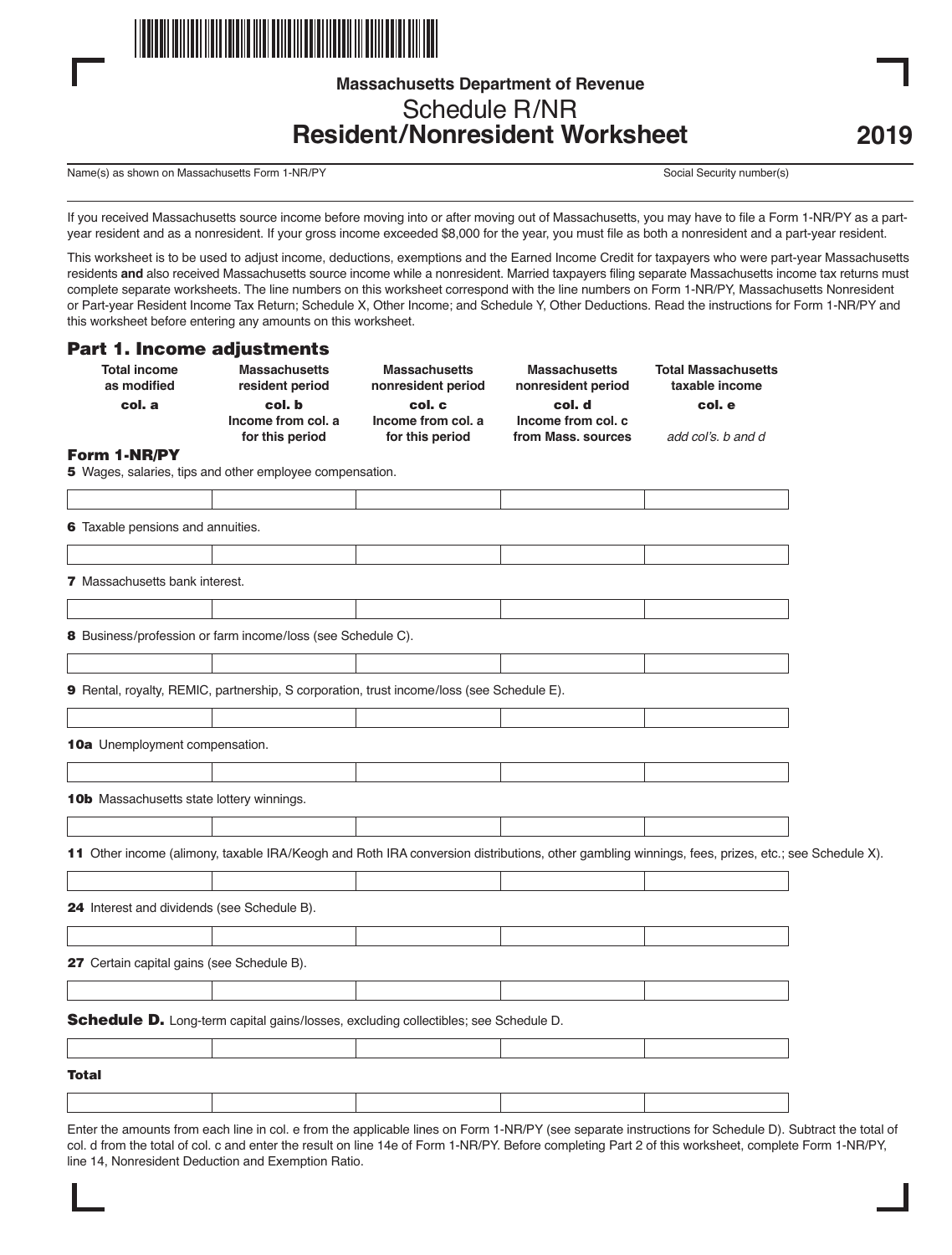

**2019 SCHEDULE R/NR, PAGE 2**

Name(s) as shown on Massachusetts Form 1-NR/PY Social Security number(s) Social Security number(s)

## Part 2. Deduction and exemption adjustments

Section A. The amounts reported in col's. a, b and c must be related to income reported on Form 1-NR/PY.

| <b>Massachusetts</b> | <b>Massachusetts</b> |                   |
|----------------------|----------------------|-------------------|
| resident period      | nonresident period   | Total             |
| col. a               | col. b               | col. c            |
|                      |                      | المستطلحة الملمحة |

add col's. a and b

### Form 1-NR/PY

15a Amount you paid to Social Security, Medicare, RR, US or Massachusetts retirement. **Col. C cannot exceed \$2,000.**

15b Amount spouse paid to Social Security, Medicare, RR, US or Massachusetts retirement. **Col. C cannot exceed \$2,000.**

| <b>Schedule Y</b>                             |                                                                                              |                                                                                                                                                                                                                                                                                                                                                                                                                                                                       |  |
|-----------------------------------------------|----------------------------------------------------------------------------------------------|-----------------------------------------------------------------------------------------------------------------------------------------------------------------------------------------------------------------------------------------------------------------------------------------------------------------------------------------------------------------------------------------------------------------------------------------------------------------------|--|
| <b>2</b> Penalty on early savings withdrawal. |                                                                                              |                                                                                                                                                                                                                                                                                                                                                                                                                                                                       |  |
|                                               |                                                                                              |                                                                                                                                                                                                                                                                                                                                                                                                                                                                       |  |
|                                               | 4 Amounts excludible under MGL ch 41, § 111F or U.S. tax treaty.                             |                                                                                                                                                                                                                                                                                                                                                                                                                                                                       |  |
|                                               |                                                                                              |                                                                                                                                                                                                                                                                                                                                                                                                                                                                       |  |
| 5 Moving expenses.                            |                                                                                              |                                                                                                                                                                                                                                                                                                                                                                                                                                                                       |  |
|                                               |                                                                                              |                                                                                                                                                                                                                                                                                                                                                                                                                                                                       |  |
| 7 Self-employed health insurance deduction.   |                                                                                              |                                                                                                                                                                                                                                                                                                                                                                                                                                                                       |  |
|                                               |                                                                                              |                                                                                                                                                                                                                                                                                                                                                                                                                                                                       |  |
|                                               | and court costs involving certain unlawful discrimination claims (part-year residents only). | <b>9</b> Qualified performing arts-related expenses, jury duty pay given to your employer, reforestation amortization, repayment of supplemental unemployment<br>benefits under the Trade Act of 1974, employee business expenses of fee-basis state or local government officials, deductible expenses related to<br>income from the rental of personal property engaged in for-profit, business expenses of National Guard and Reserve members, and attorney's fees |  |

13 Deductible amount of qualified contributory pension income from another state or political subdivision.

14 Claim of right deduction. 17 Certain gambling losses deduction.

Enter the amounts from each line in col. C in the applicable lines on Form 1-NR/PY or Schedule Y.